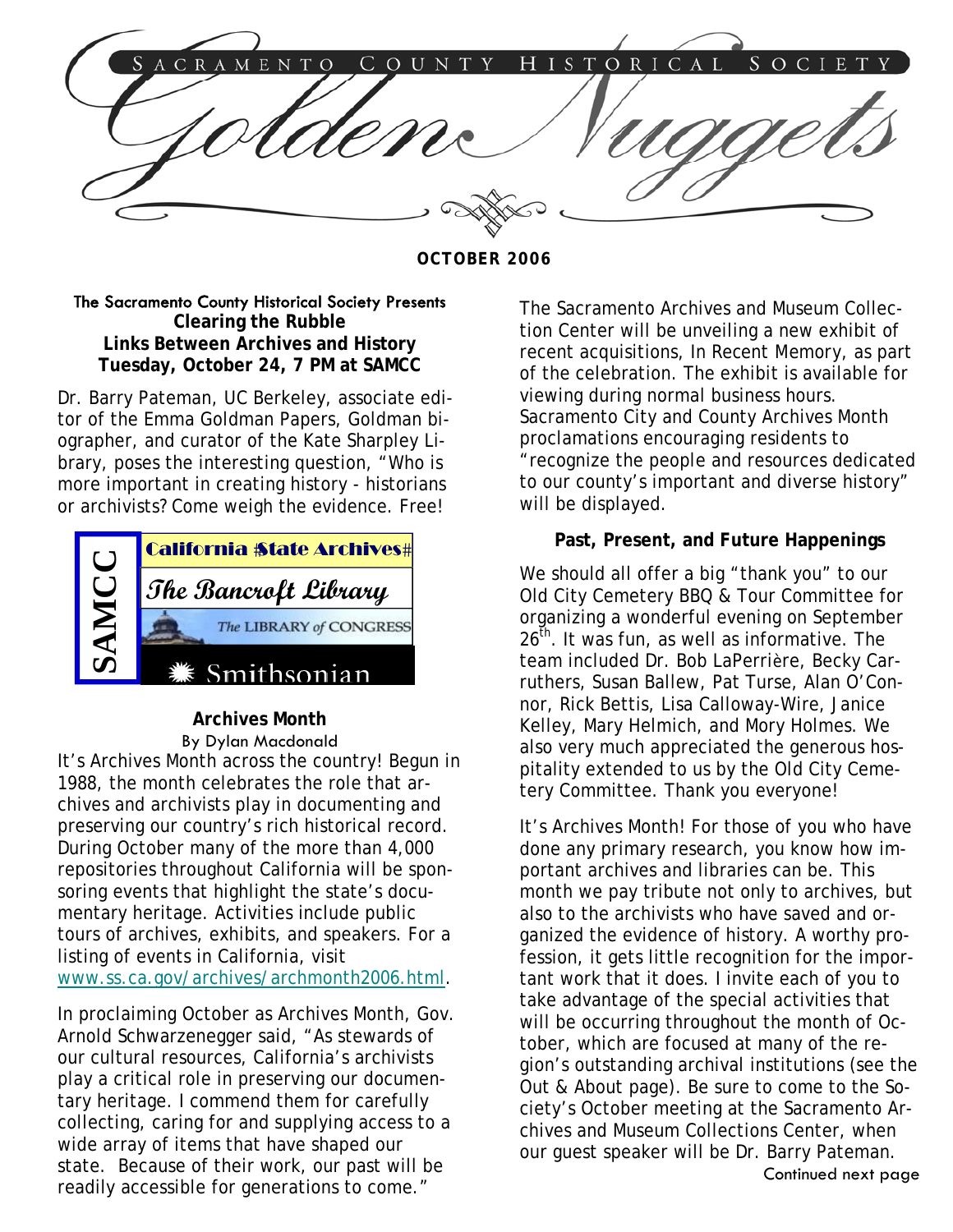And don't forget, November  $17<sup>th</sup>$  will be our fourth annual "Taste of History," to be held this year at the Towe Auto Museum. We are planning to make the event even bigger and more special than ever with the involvement of many of the area's historical and cultural organizations. So mark your calendars and be sure to join us. I look forward to seeing you there.

- Mary A. Helmich, President

## SCHS Expanding A Taste Of History

You have to admit the idea has appeal: a kind of progressive dinner party featuring stations with carefully selected, lovingly prepared traditional historical fare. As if that were not enough, this year's event is set in a museum of classic cars, with knowledgeable docents present. And you get to take home the recipes for your own soirées!

We've always had a good turnout for this fouryear-old event, previously held in December. This year we want to include more historical organizations to launch a grand, new tradition-filled holiday season event. Tickets will be \$25 before the event, \$30 at the door, and will go on sale October 25. So hold Friday evening November 17th free, and stay tuned for more exciting details. Watch for event fliers in the mail. – Editor



From left: The SAMMC team, Dylan McDonald, Kristin Elder, Jim Henley, Becky Carruthers, Pat Johnson, Carson Hendricks, keepers of our heritage.

### **News from SAMCC**  By Dylan Macdonald

With increases to its budget funded by both the City and County, the Sacramento Area Museum and Collection Center (SAMCC) recently hired new staff. The temporary archivist position, held by Carson Hendricks since June 2005, has been made

permanent. Carson, a graduate of the Public History program at CSUS, had spent much of his time working on the records SAMCC received when city offices moved back into the historic and new city halls last year. His knowledge of regional and architectural history makes him a welcome addition.

Filling a position long vacant due to funding cuts, Becky Carruthers began as Curator of History at SAMCC in July. Having previously worked at the Discovery Museum, the State Museum Resource Center, and the California State Railroad Museum, Becky brings a wealth of experience and skills to the artifacts housed at SAMCC. A graduate of the Public History program at CSUS, she will be working on developing exhibit space at various public institutions throughout Sacramento county.

Online searching of SAMCC's catalog, *"*PastPerfect," is now possible. Since May, online users have had access to the catalog's nearly 50,000 entries, including over 30,000 images. The project has been a great success, producing photo orders that more than pay for the investment. Two days after going online, staff received a phone call from a man who had been searching for years for a photograph of his parent's business in Old Sacramento before redevelopment. He finally found the elusive image after searching the SAMCC website. Try your own search at www.sacramentoarchives.org.

Beginning in November, SAMCC's public research hours will be expanded from 16 hours to 24 hours a week. Our reading room will now be open by appointment on Saturdays, from 8:15 a.m. to 4:45 p.m. In order to help staff this expansion of hours, a part-time position will be filled by a graduate student via a paid internship. Our reading room has also been rearranged to allow more room for patrons.

And finally, Pat Johnson, Senior Archivist at SAMCC, is teaching the "Archives and Manuscript" course for CSUS graduate students this fall semester. The 15 students meet at SAMCC every Thursday night for lecture and discussion, as well as to work on the collections that they will be processing from the archives holdings. The students' work will allow us to open several collections previously unavailable to researchers.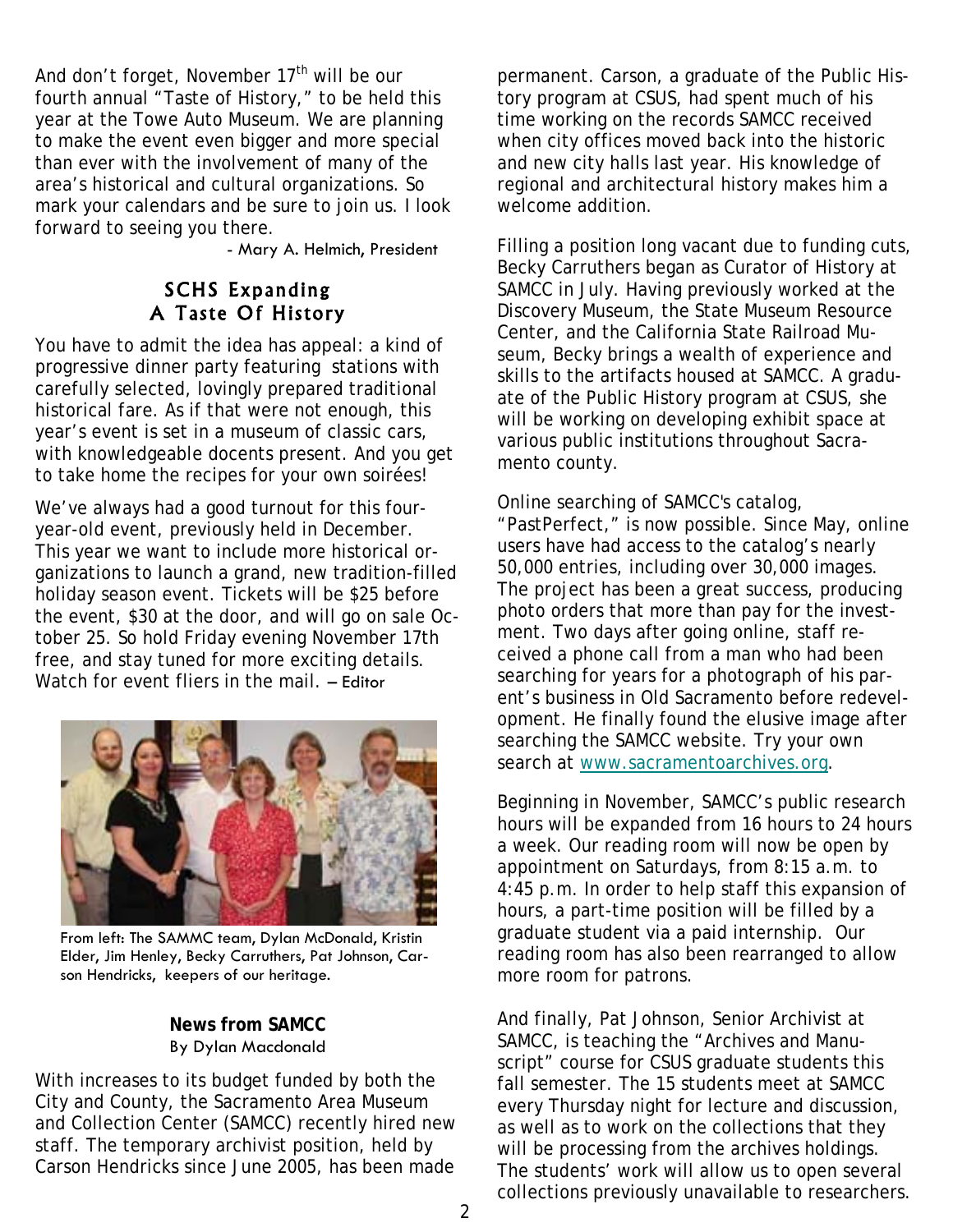**Everyone Has a Story: Capturing Family Stories**  by Janice Kelley



*Where do I start?* 

*I don't have any interesting stories to write about in my family.* 

*There is so much to say, I don't have time to write it all down.* 

Capturing family stories is relatively simple and fun, especially when you engage family members in the process, and everyone remembers it differently. Then you laugh, cry or celebrate all over again. Capturing these stories is the glue that bonds family together. As the author of your story, you can decide what is fact and what is fiction and how much of both to include. Everyone has a story. And it's not necessary to be a hero, or famous or the life of the party to be worthy of words. Writing a story involves a few simple steps described below.

**Step One: Identify the topic**. Begin by identifying an event or challenge, person or setting. Writing about your first home and the traditions that began there, the birth of a child, or a day in the life of a challenging home improvement project are ideas to build on.

**Step Two: Details.** Ask yourself questions and gather your answers from personal interviews, memory, old letters or other research. What inspired you about Grandma Mary? What gifts did she give you? What did she cook? Describe what she wore. Did she have a favorite perfume? At this stage, you are thinking of words and phrases to trigger recall. You may write the full story if you feel the urge to write and words flow. If not, keep brainstorming until you have written down every idea related to your topic.

> My grandmother made batch after batch of strudel and packed it in 5 lb coffee cans to give to neighbors, her mail carrier and every doctor she saw all year long. Every day she and my grandfather timed their trips to be home to watch their favorite television daytime serial.

**Step Three: Format.** Once you have ideas written, the next step is identifying how to format your story. How many words are enough or too much is the next question. Length is determined by the value that detail brings into the story to keep it interesting and tell the full tale. A poem or a letter is long enough if it captures the essence of a person. A chapter by chapter account may be your best format to look at milestones in a person's life or to describe their different roles in life: teacher, traveler, mother, wife, community leader, volunteer, and many more.

Stories do not always need a beginning, middle and an end. Poems, cards, letters, miniature books and journals, quick anecdotes, one photo or a series of photos combined with descriptive captions can work. Even carefully preserved mementos with narrative describing the meaning or the adventure behind the item are all excellent "containers" for stories.

**Step Four: Write the story.** Make the book. This is where you sit down with notes, photos, memorabilia, the dates, places and the smallest details to finish writing your story. Even short anecdotes or quotes tell the tale and spark cherished memories.

> Every night after dinner, my grandpa washed the dishes. I always helped by drying the silverware. I dried the forks, the knives and the spoons with a clean dry towel. And every night I never did it just right, because when I opened the silverware drawer to put something away, my grandpa would turn to me with conviction and say, "Don't dry those over the drawer, you are going to get everything wet! Close the drawer first." I would close the drawer. The next time I opened it to put something away. He would say again, "Close the drawer, you are going to get everything wet*."*

Editor's note: Janice Kelley is a new Board Member. She leads workshops describing how to develop family and personal stories. For more information, see her web site, www.drivingwiththetopdown.biz.